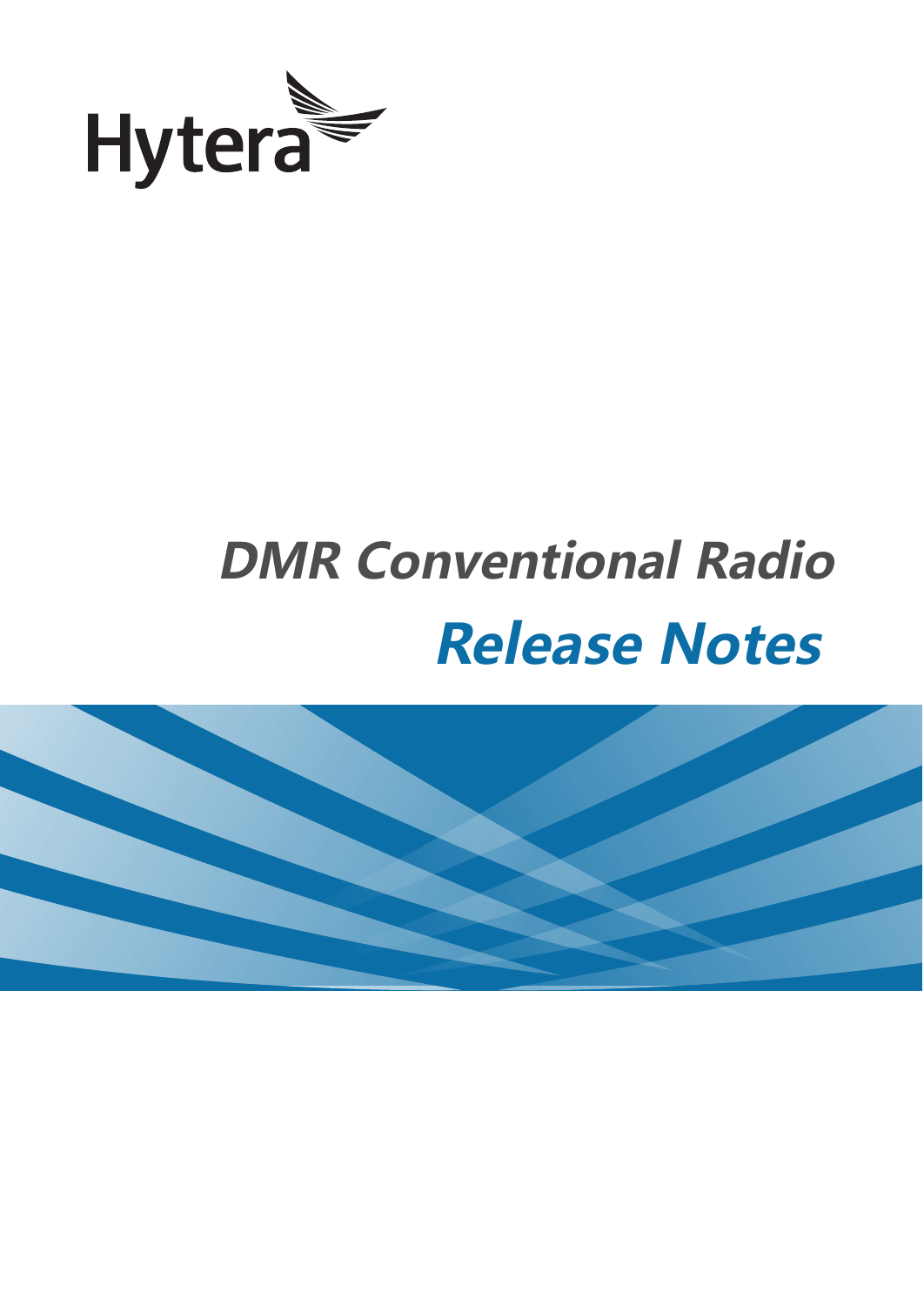### **Copyright Information**

Hytera is the trademark or registered trademark of Hytera Communications Corporation Limited (the Company) in the People's Republic of China (PRC) and/or other countries or areas. The Company retains the ownership of its trademarks and product names. All other trademarks and/or product names that may be used in this manual are properties of their respective owners.

The product described in this manual may include the Company's computer programs stored in memory or other media. Laws in PRC and/or other countries or areas protect the exclusive rights of the Company with respect to its computer programs. The purchase of this product shall not be deemed to grant, either directly or by implication, any rights to the purchaser regarding the Company's computer programs. The Company's computer programs may not be copied, modified, distributed, decompiled, or reverse-engineered in any manner without the prior written consent of the Company.

### **Disclaimer**

The Company endeavors to achieve the accuracy and completeness of this manual, but no warranty of accuracy or reliability is given. All the specifications and designs are subject to change without notice due to continuous technological development. No part of this manual shall be copied, modified, translated, or distributed in any manner without the express written permission of us.

We do not guarantee, for any particular purpose, the accuracy, validity, timeliness, legitimacy or completeness of the third-party products and contents involved in this manual.

If you have any suggestions or would like to receive more information, please visit our website at: [http://www.hytera.com.](http://www.hytera.com/)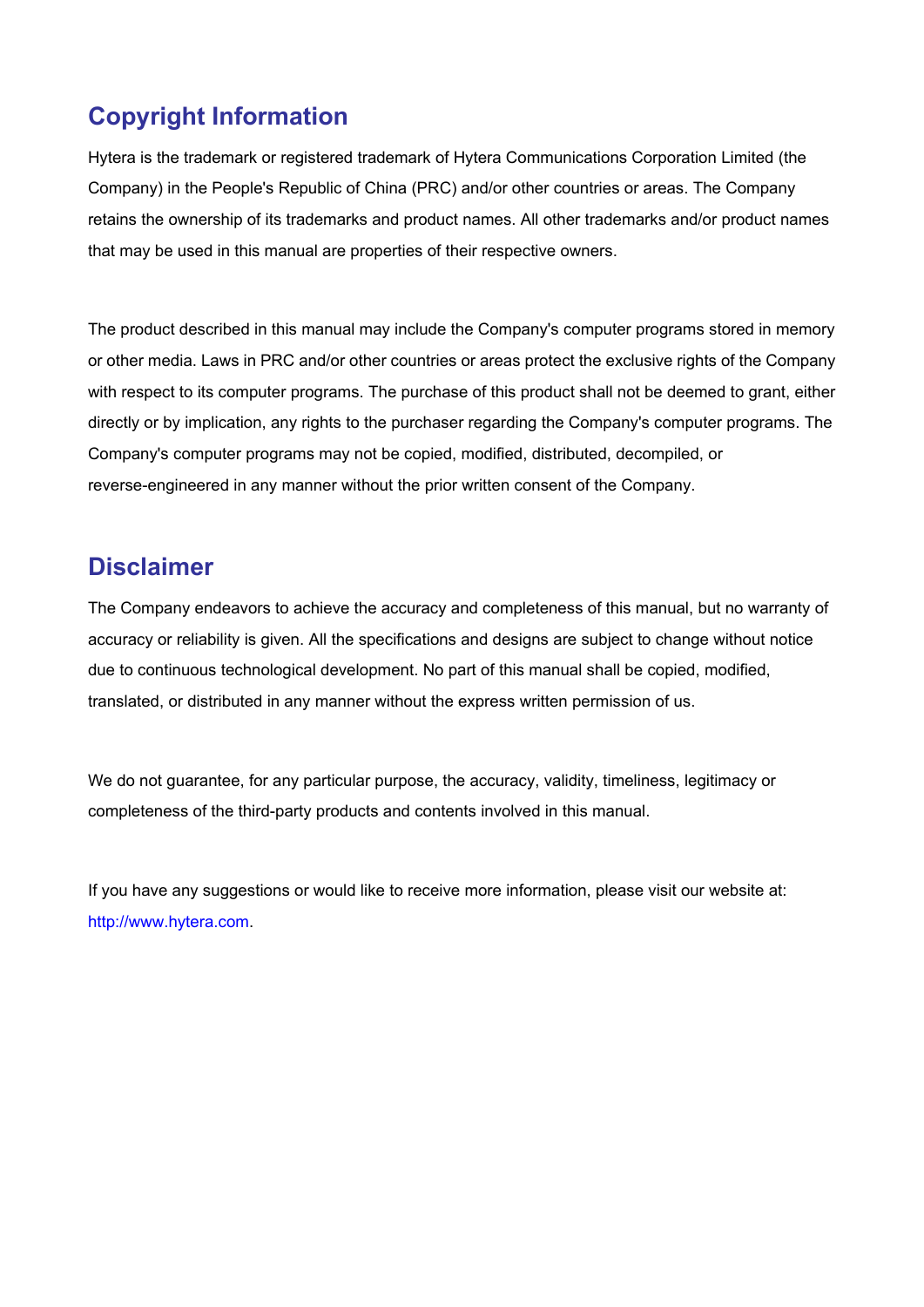### **Contents**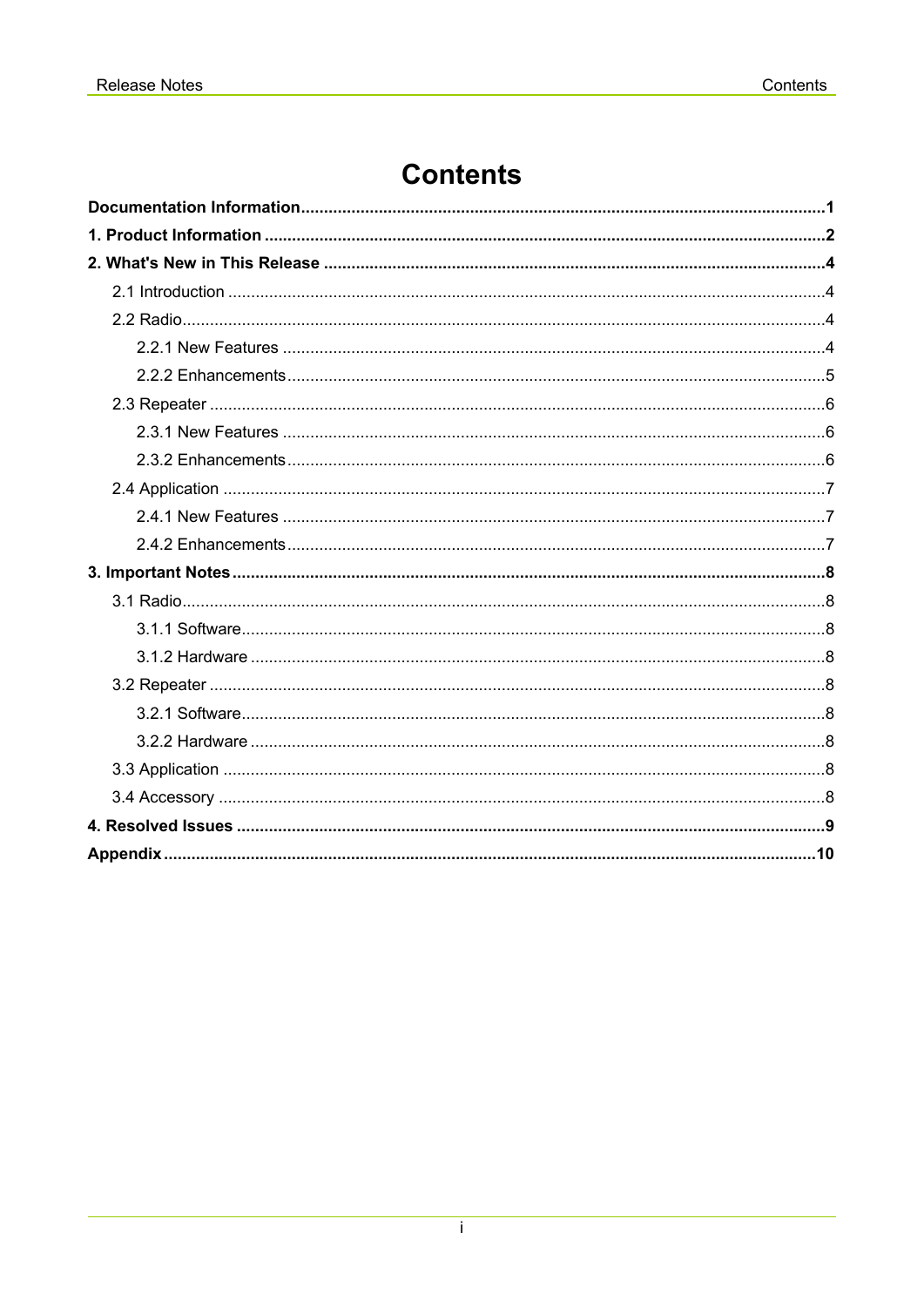# <span id="page-3-0"></span>**Documentation Information**

This section describes the conventions and revision history of this document.

### **Conventions**

### **Icon Conventions**

| <b>Icon</b>                                                                                           | <b>Description</b>                                                         |  |
|-------------------------------------------------------------------------------------------------------|----------------------------------------------------------------------------|--|
| $\bigcirc$ <sub>Tip</sub><br>Indicates information that can help you make better use of your product. |                                                                            |  |
| Note<br>Indicates references that can further describe the related topics.                            |                                                                            |  |
| $\mathbf{?}$ Caution                                                                                  | Indicates situations that could cause data loss or equipment damage.       |  |
| <b>AVarning</b>                                                                                       | Indicates situations that could cause minor personal injury.               |  |
| Danger                                                                                                | Indicates situations that could cause major personal injury or even death. |  |

### **Notation Conventions**

| <b>Item</b>  | <b>Description</b>                                                                                                                                        |  |
|--------------|-----------------------------------------------------------------------------------------------------------------------------------------------------------|--|
| $\mathbf{u}$ | The quotation marks enclose the name of a software interface element. For<br>example, click "OK".                                                         |  |
| <b>Bold</b>  | The text in boldface denotes the name of a hardware button. For example, press the<br><b>PTT</b> key.                                                     |  |
| ->           | The symbol directs you to access a multi-level menu. For example, to select "New"<br>from the "File" menu, we will describe it as follows: "File -> New". |  |

### **Revision History**

| <b>Version</b> | <b>Release Date</b> | <b>Description</b> |
|----------------|---------------------|--------------------|
| V1.0           | February, 2017      | Initial release.   |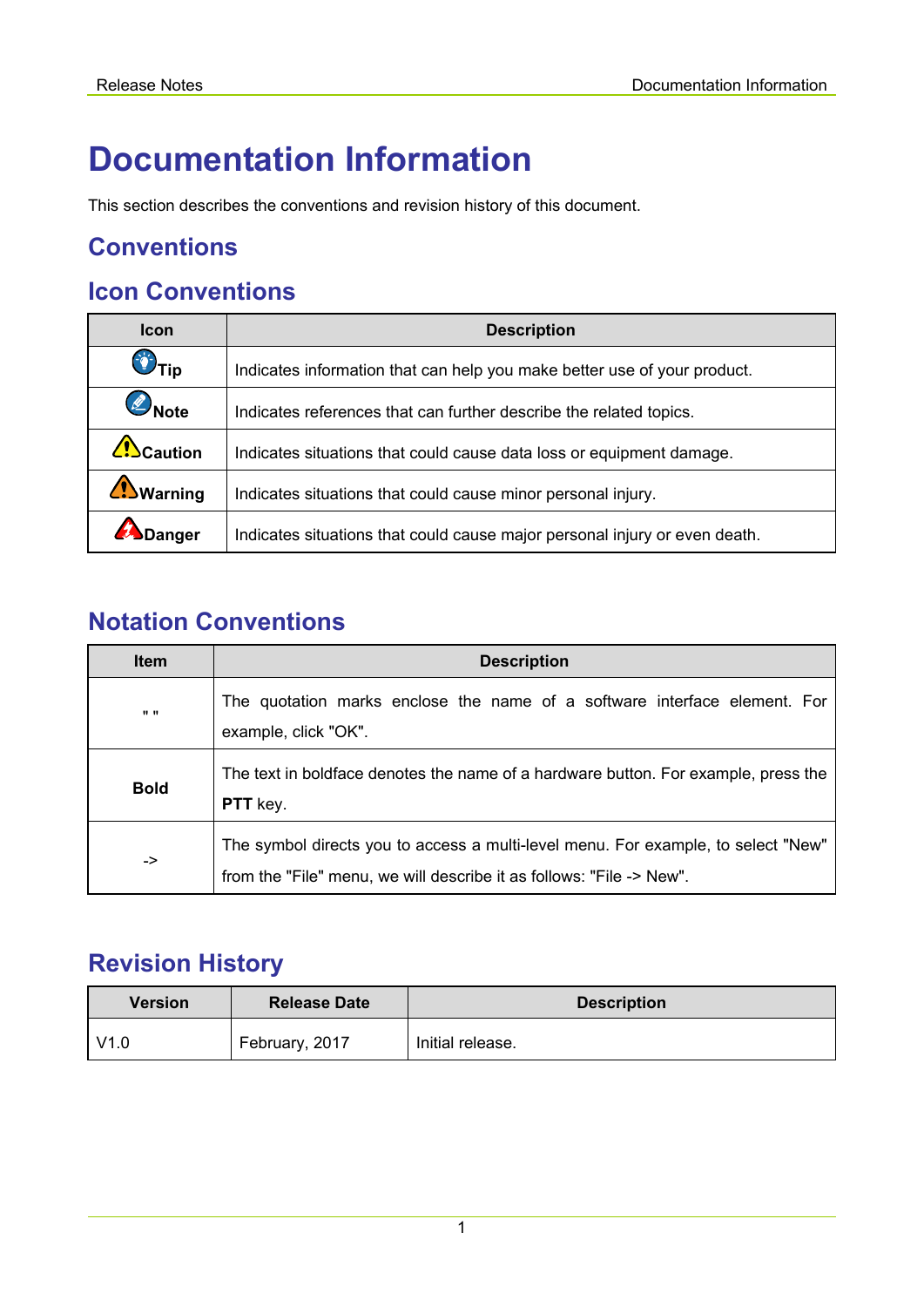# <span id="page-4-0"></span>**1. Product Information**

### **Firmware Version**

| <b>Radio Model</b>                        | <b>Version</b> |
|-------------------------------------------|----------------|
|                                           | A8.01.02.003   |
| PD6XX, PD7XX, PD8XX, PD98X, and X1 series | S8.01.02.003   |
| MD6XX and MD7XX series                    | N8.01.02.003   |
|                                           | C8.01.02.003   |
|                                           | A8.01.02.003   |
|                                           | S8.01.02.003   |
| Repeater                                  | N8.01.02.003   |
|                                           | C8.01.02.003   |

### **Application Version**

| <b>Application</b>                      | <b>Version</b> |
|-----------------------------------------|----------------|
| Customer Programming Software (CPS)     | V8.01.02.002   |
| Debug and Testing Software (Tuner)      | V8.00.01.005   |
| Repeater Diagnostics and Control (RDAC) | V8.00.01.005   |
| Record Manager                          | V1.00.01.002   |

### **Documentation**

In this release, the following documents are available:

| <b>Document</b>                                | <b>Description</b> |
|------------------------------------------------|--------------------|
| DMR Conventional Radio_Release Notes_R8.1_V1.0 | <b>New</b>         |
| DMR Conventional Radio Feature List R8.1       | Updated            |
| Hytera DMR System Planner R3.0                 | Updated            |
| XPT OTAP Help                                  | Updated            |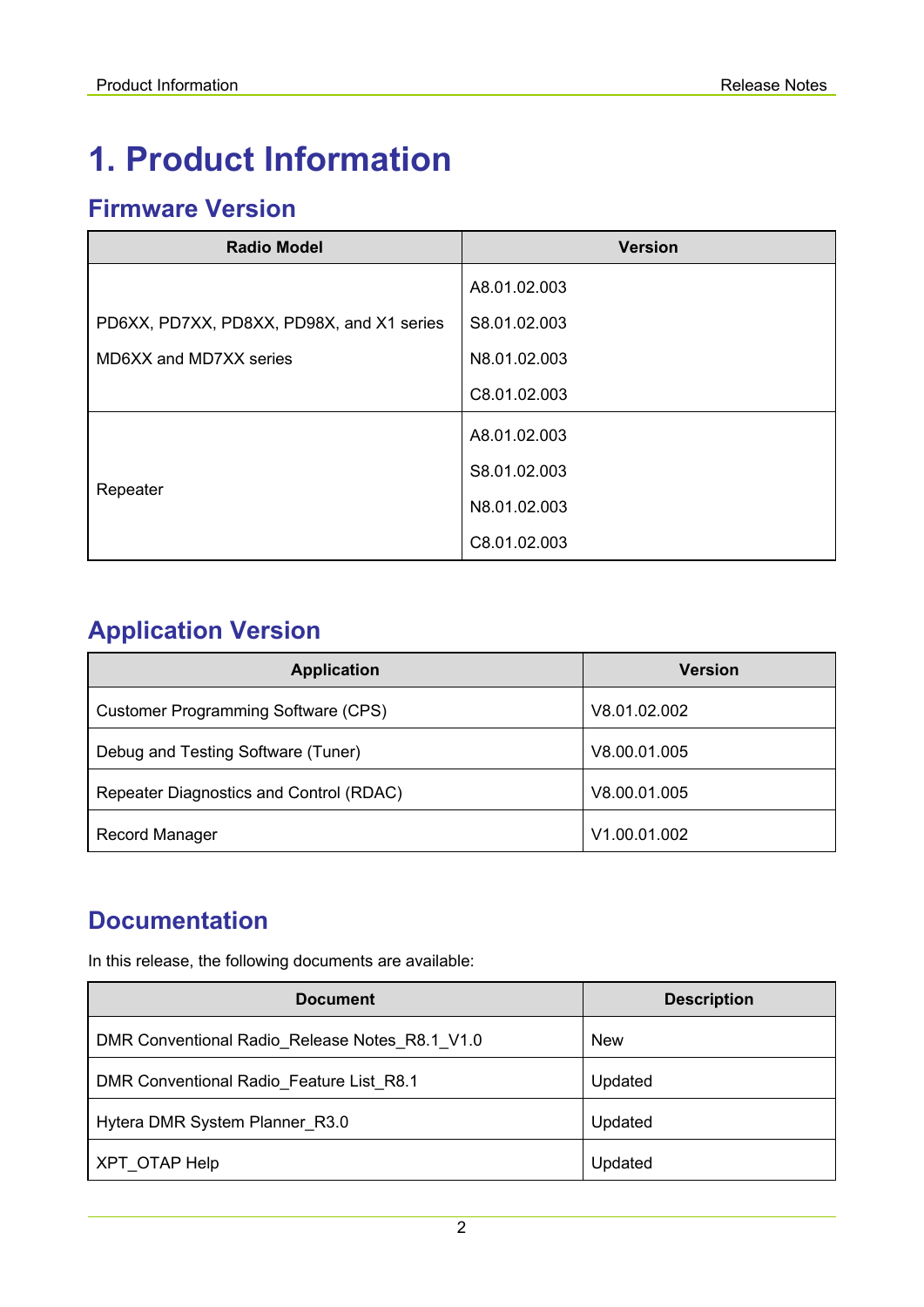| <b>Document</b> | <b>Description</b> |
|-----------------|--------------------|
| CPS Help        | Updated            |
| TUNER Help      | Updated            |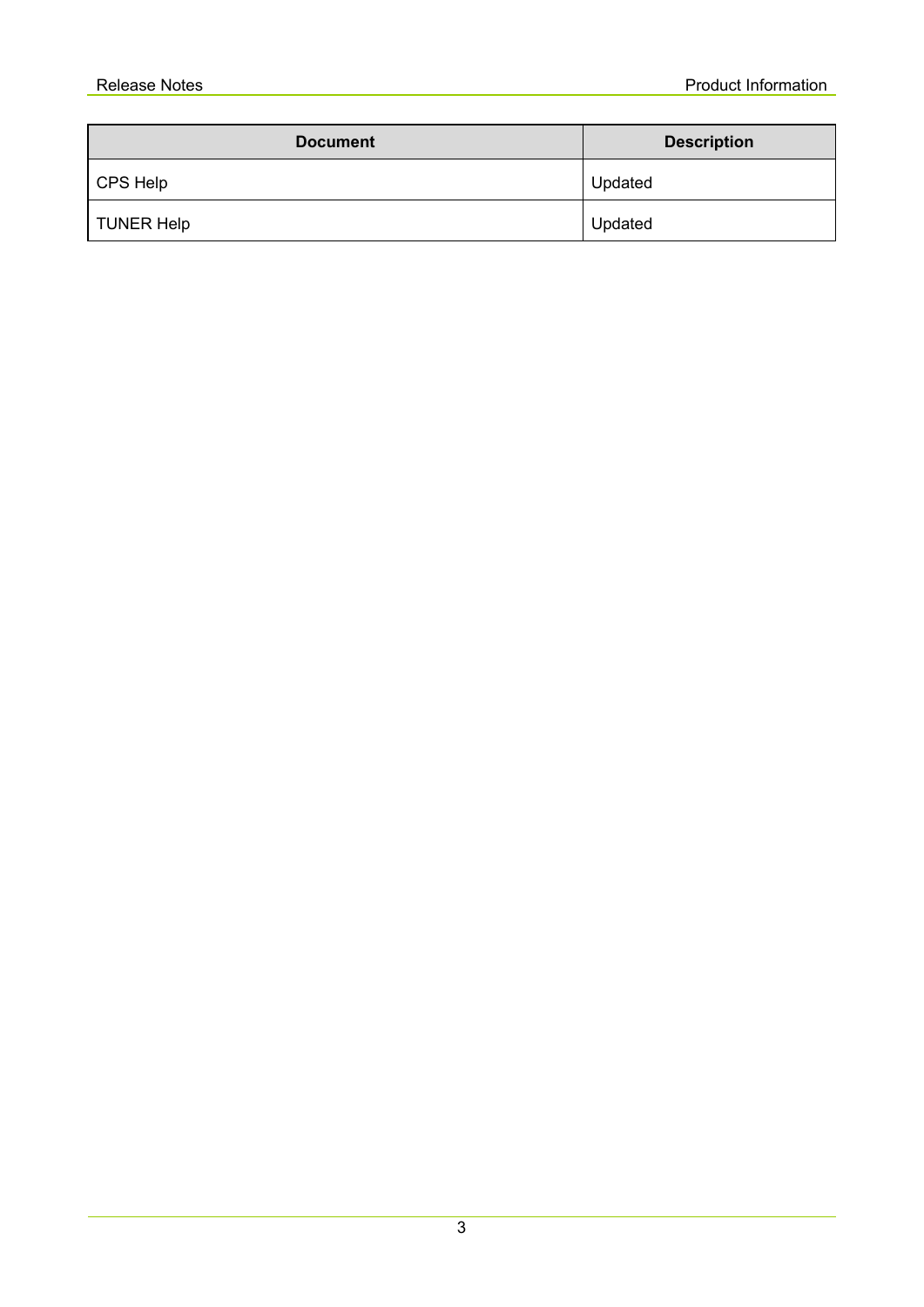## <span id="page-6-0"></span>**2. What's New in This Release**

### <span id="page-6-1"></span>**2.1 Introduction**

R8.1 is an upgrade version based on R8.0. This document describes only the new features and enhancements in R8.1.

### <span id="page-6-2"></span>**2.2 Radio 2.2.1 New Features**

### <span id="page-6-3"></span>**2.2.1.1 Common Features Multi-PTT Accessory**

This feature allows the radio to quickly switch to the preset channel to transmit the voice services. To perform this feature on the radio, the third-party accessory supporting our GPIO pins is required. This feature is available only to the portable radio.

To set the related parameters in the CPS, go to:

- Conventional -> General Setting -> Setting -> Preset Channel
- Conventional -> General Setting -> Accessories -> GPIO Pins -> Multi-PTT 1/Multi-PTT 2
- Conventional -> General Setting -> Accessories -> Multi-PTT Buttons -> Multi-PTT 1 -> Preset Channel 1/2/3/4
- Conventional -> General Setting -> Accessories -> Multi-PTT Buttons -> Multi-PTT 2 -> Preset Channel 1/2/3/4

#### **Czech Language**

This release provides the Czech language packet. Languages available are subject to the language packet contained in the radio (For more information on the language packet, please contact the nearest salesperson).

#### **Hebrew Language**

This release provides the Hebrew language packet. Languages available are subject to the language packet contained in the radio (For more information on the language packet, please contact the nearest salesperson).

4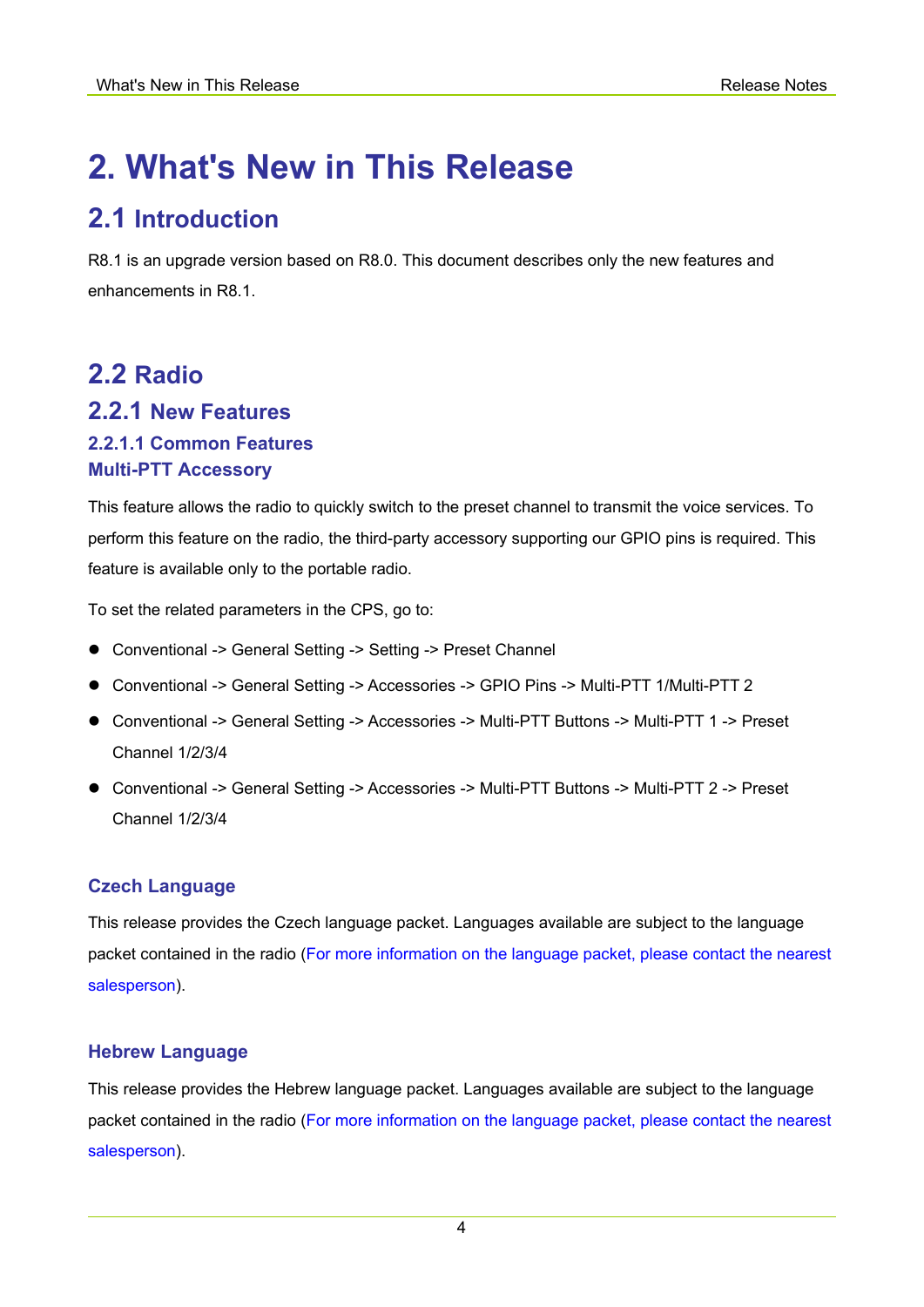#### **CSBK Clarity Transmission**

This release provides CSBK port, through which the radio communicates with the third-party software. This feature is applicable to the third-party development protocol (For third-party development protocols, please contact the nearest salesperson or the Company).

### <span id="page-7-0"></span>**2.2.2 Enhancements 2.2.2.1 XPT Trunking Features**

#### **XPT Multi-site Roam**

This release provides the following enhancements for the XPT Multi-site Roam feature:

- The number of roaming sites increases from 8 to 16.
- Voice Repeater can repeat GPS and RRS data.

For detailed description and configuration, refer to *XPT System\_Application Notes R4.0.* For more information, please contact your nearest salesperson or the Company.

To set the related parameter in the CPS, go to "XPT Trunking -> Roam -> Roam List -> Details of XPT Personalities".

#### **2.2.2.2 Conventional Features 5-Tone Signaling**

To be better compatible with the 5-tone signaling feature for analog radios and to meet the individual needs of users, this release provides the following enhancements:

Both "Priority" and "Clear Down" options are added to the "Decode Type" drop-down list.

The "Only Use Decode Status List" option is added in "Signaling Configuration" box, and the "Encode Status List" option is added in "5-Tone Services". Thus you can configure the decode status list and encode status list separately.

To set the related parameters in the CPS, go to:

- Conventional -> Analog Service -> 5-Tone Services -> Decode Definition -> Decode Options -> Decode Type ->Priority/Clear Down
- Conventional -> Analog Service -> 5-Tone Services -> Encode Status List

#### **Scan List**

In this release, the number of scan list increases from 32 to 64.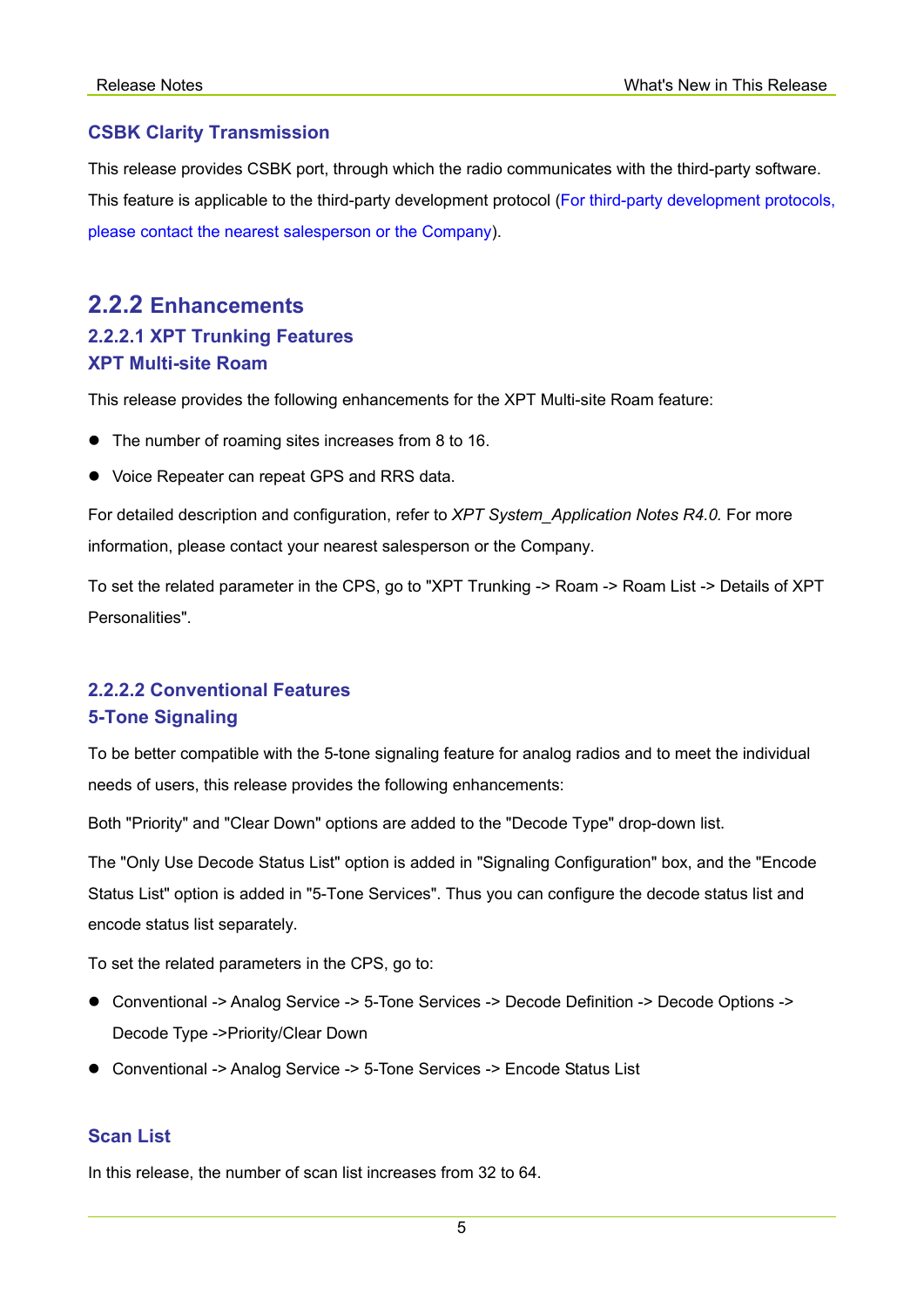To set the related parameter in the CPS, go to "Conventional -> Scan -> Scan List".

### <span id="page-8-0"></span>**2.3 Repeater**

#### <span id="page-8-1"></span>**2.3.1 New Features Hebrew Language**

This release provides the Hebrew language packet. Languages available are subject to the language packet contained in the radio (For more information on the language packet, please contact the nearest salesperson).

#### <span id="page-8-2"></span>**2.3.2 Enhancements XPT Sites**

In this release, the maximum number of XPT sites increases from 8 to 16, enlarging the communication coverage.

Please Note that:

- The maximum number of scan list is still 8
- The system supports 128 repeaters at most

For detailed configuration, refer to *XPT System\_Application Notes R4.0* (For more information, please contact the nearest salesperson or the Company).

#### **Dedicated IP Address and Port for OTAP**

This release provides dedicated IP address and port for OTAP, allowing the user to perform OATP while dispatching.

To set the related parameters in the CPS, go to:

- XPT Trunking -> General Setting -> Network -> Application Programming Interface -> OTAP Enable
- XPT Trunking -> General Setting -> Network -> Application Programming Interface -> OTAP Server IP
- XPT Trunking -> General Setting -> Network -> Application Programming Interface -> OTAP Slot1 Port
- XPT Trunking -> General Setting -> Network -> Application Programming Interface -> OTAP Slot2 Port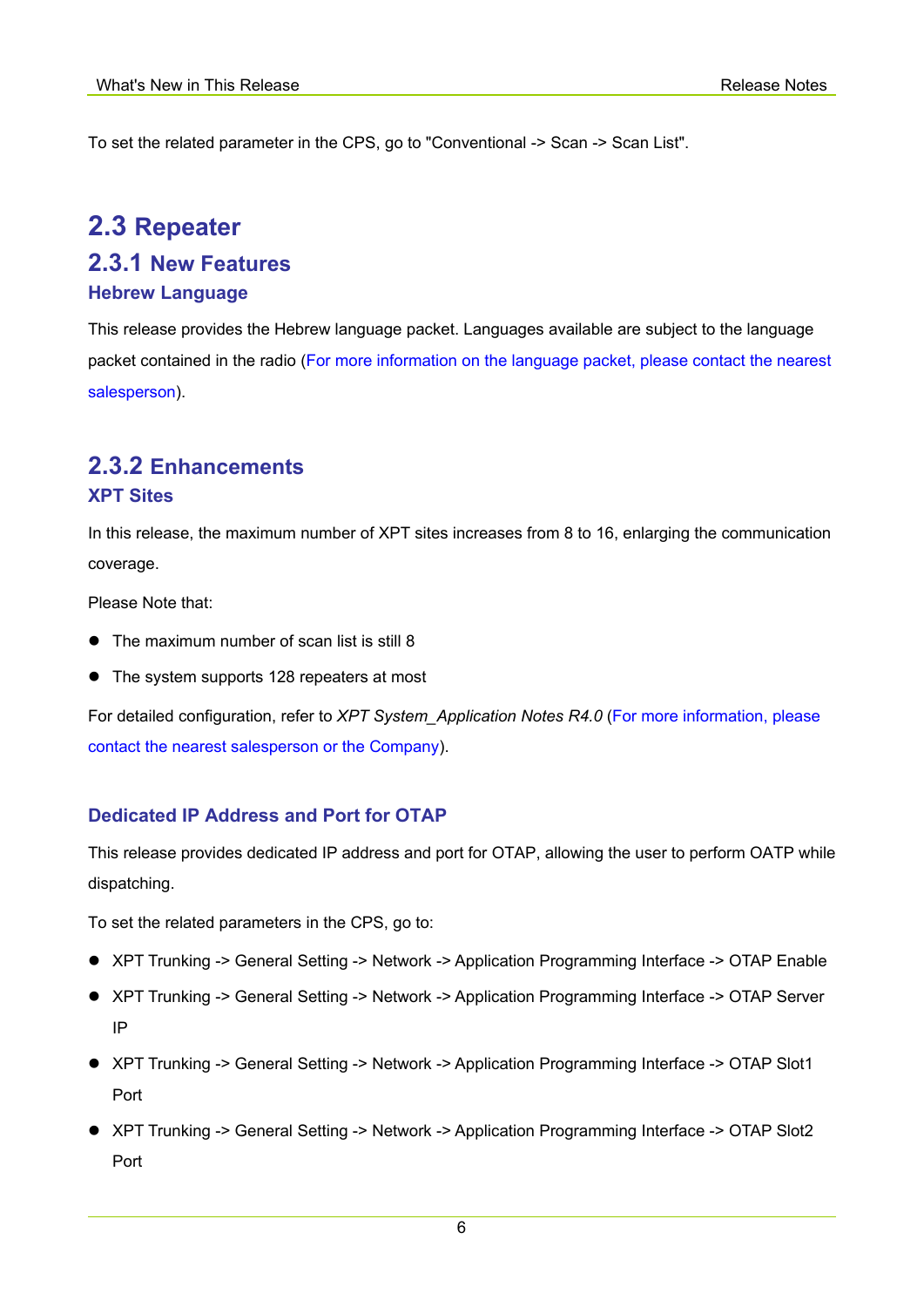### <span id="page-9-1"></span><span id="page-9-0"></span>**2.4 Application 2.4.1 New Features**

None.

### <span id="page-9-2"></span>**2.4.2 Enhancements Channel Sorting**

This release enhances the channel sorting feature. It allows you to sort the channels in a zone by type other than by name.

To sort the channels in a zone on the CPS, go to "Conventional -> Zone", right click a zone and then go to "Sort -> By Name/By Type".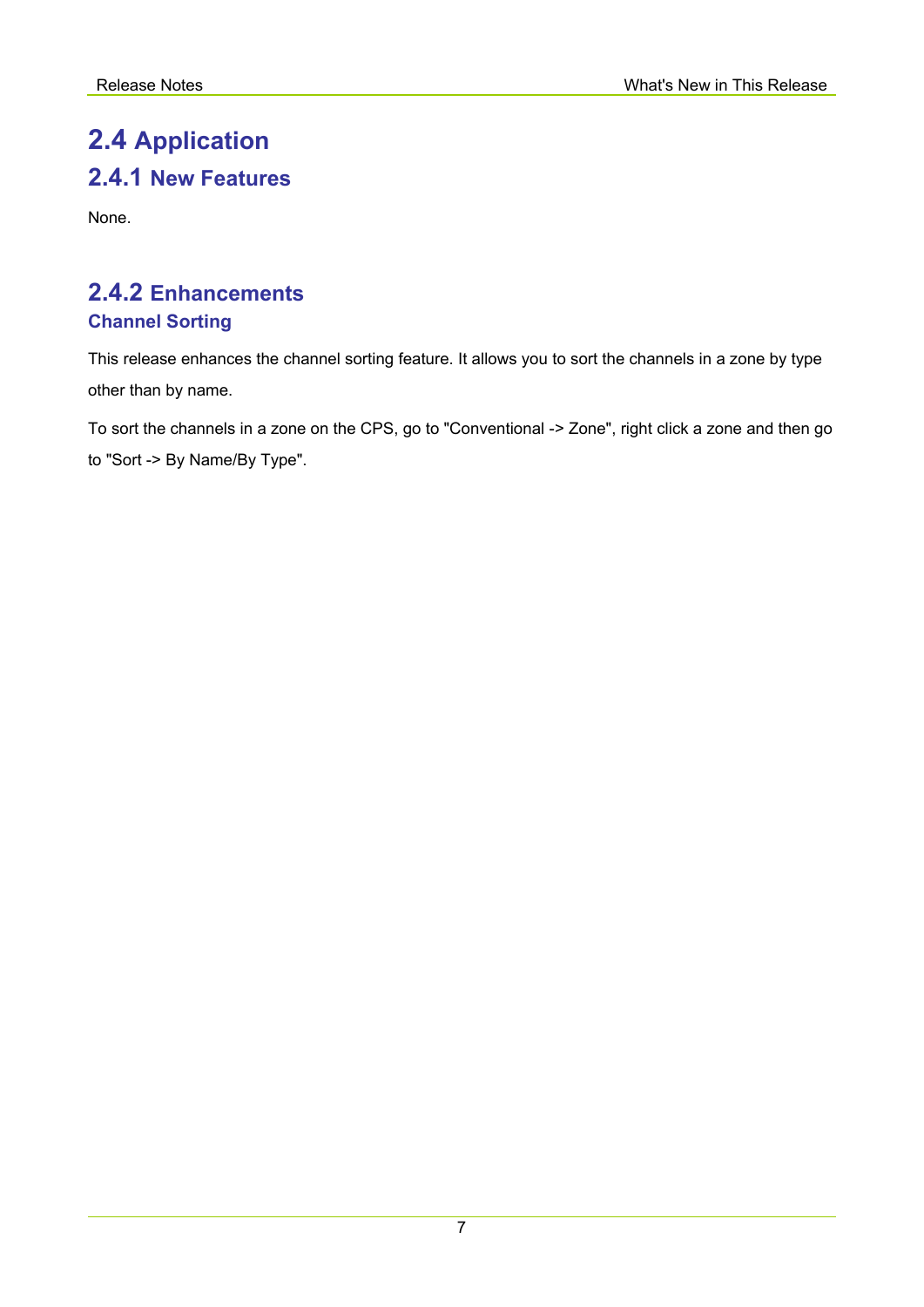# <span id="page-10-0"></span>**3. Important Notes**

### <span id="page-10-1"></span>**3.1 Radio**

#### <span id="page-10-2"></span>**3.1.1 Software**

#### **Software compatibility in R8.1**

All features in R8.1 are compatible with those in R8.0. For information on its compatibility with the earlier version, refer to *DMR Conventional Radio Release Notes R8.0 V1.0*.

#### <span id="page-10-3"></span>**3.1.2 Hardware**

**New models in R8.1**

None.

**Newly supported frequencies and models in R8.1**

- PD98X VHF
- PD78X Ex UHF3 BDS Digital Radio

### <span id="page-10-4"></span>**3.2 Repeater**

### <span id="page-10-5"></span>**3.2.1 Software**

#### **Software compatibility in R8.1**

All features in R8.1 are compatible with those in R8.0. For information on its compatibility with the earlier version, refer to *DMR Conventional Radio Release Notes R8.0 V1.0*.

### <span id="page-10-6"></span>**3.2.2 Hardware**

**Newly supported frequencies in R8.1**

None

### <span id="page-10-7"></span>**3.3 Application**

None.

### <span id="page-10-8"></span>**3.4 Accessory**

None.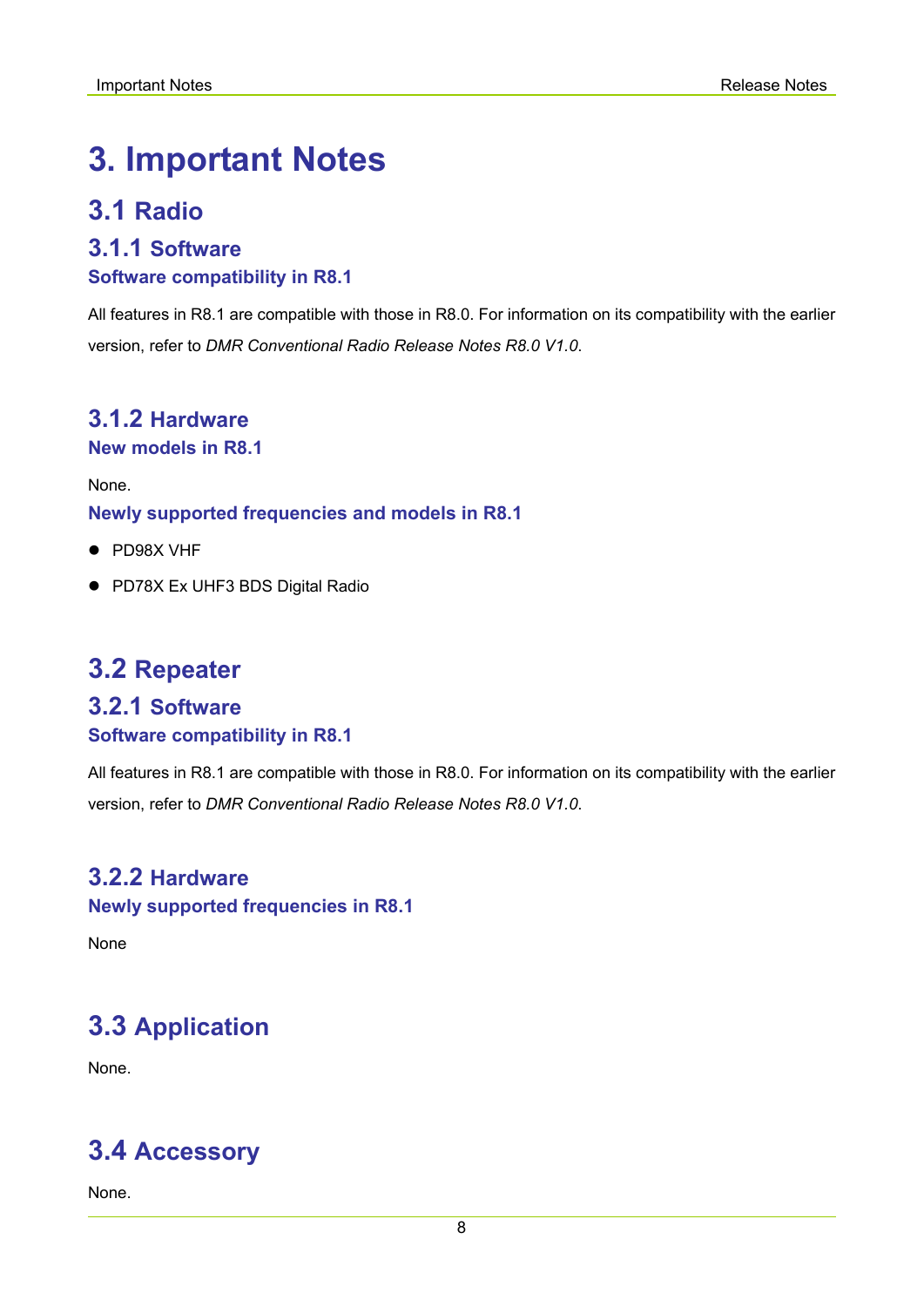# <span id="page-11-0"></span>**4. Resolved Issues**

This chapter introduces the solved serious problems which existed between R8.0 and R8.1. A serious problem is a problem that may have serious impact on users.

| No. | <b>Radio Type</b> | <b>Description</b>                                                                            |
|-----|-------------------|-----------------------------------------------------------------------------------------------|
|     |                   | Portable/Mobile   After the "Feature" of Pin 11 is set to "ACC TK", X1 series fail to perform |
|     | Radio             | this programmable function.                                                                   |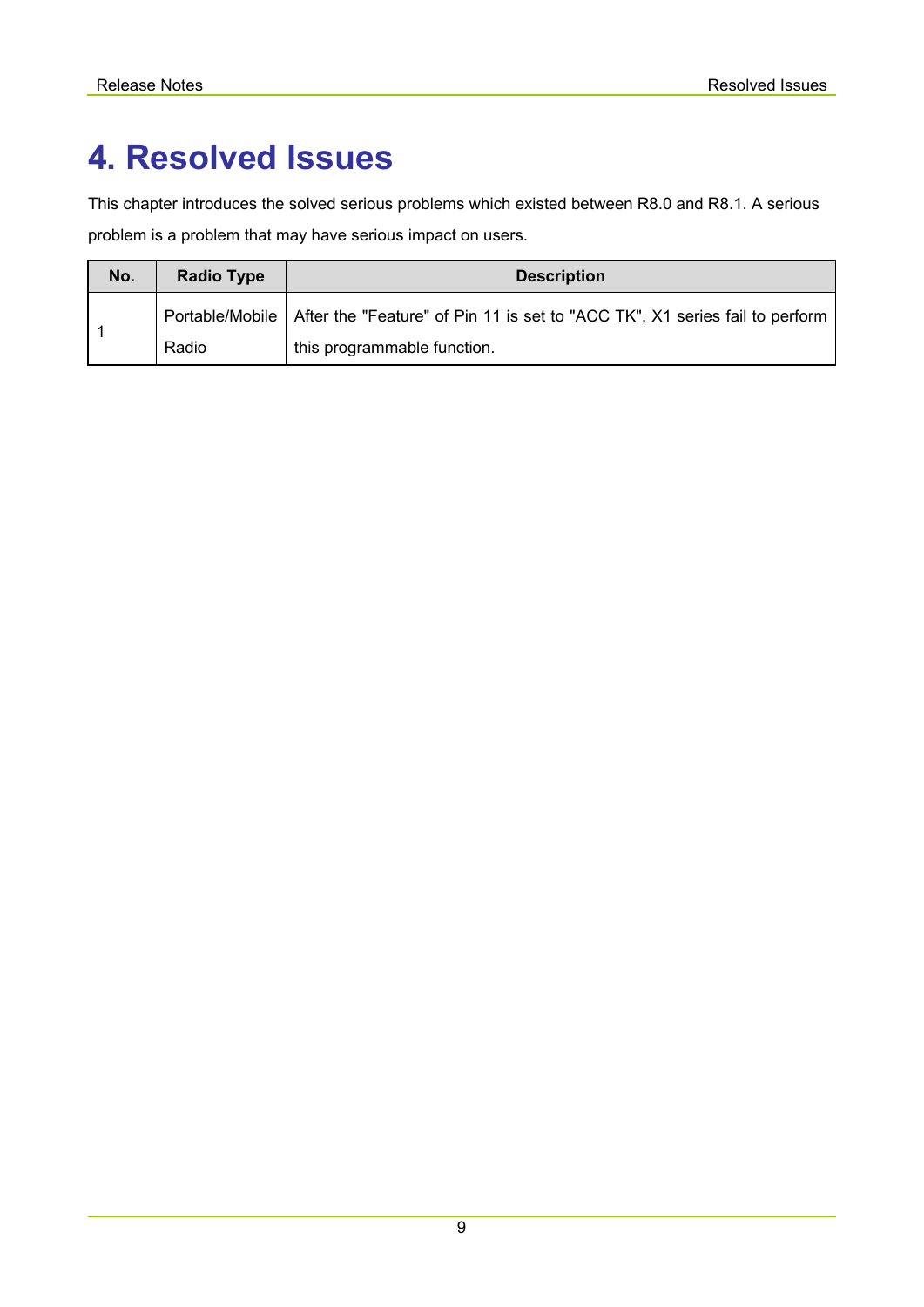# <span id="page-12-0"></span>**Appendix**

The table below lists the new model that supports 1 pulse per second (PPS) in R8.1:

| <b>Model</b>  | <b>Model Number</b>          |
|---------------|------------------------------|
|               | PD70X-000G00PL-M00000-V1-0-B |
|               | PD70X-000G00PL-000000-V1-0-B |
|               | PD70X-000G00PL-M00000-U1-0-B |
|               | PD70X-000G00PL-000000-U1-0-B |
|               | PD70X-000G00PL-M00000-U2-0-B |
| PD70XG        | PD70X-000G00PL-000000-U2-0-B |
|               | PD70X-000G00PL-M00000-U3-0-B |
|               | PD70X-000G00PL-000000-U3-0-B |
|               | PD70X-000G00PL-M00000-V4-0-A |
|               | PD70X-000G00PL-000000-V4-0-A |
|               | PD700-00SG00PL-M00000-U1-0-B |
| PD70XS        | PD700-00SG00PL-M00000-V1-0-B |
|               | PD78X-000G00PL-M00000-V1-0-B |
|               | PD78X-000G00PL-000000-V1-0-B |
|               | PD78X-000G00PL-M00000-U1-0-B |
|               | PD78X-000G00PL-000000-U1-0-B |
|               | PD78X-000G00PL-M00000-U2-0-B |
|               | PD78X-000G00PL-000000-U2-0-B |
| PD78XG        | PD78X-000G00PL-M00000-U3-0-B |
|               | PD78X-000G00PL-000000-U3-0-B |
|               | PD78X-000G00PL-M00000-U6-0-B |
|               | PD78X-000G00PL-M00000-V3-0-B |
|               | PD78X-000G00PL-000000-Ut-0-D |
|               | PD78X-000G00PL-M00000-V4-0-A |
|               | PD78X-000G00PL-000000-V4-0-A |
| PD78X Compass | PD78X-000C00PL-000000-V1-0-B |
|               | PD78X-000C00PL-M00000-V1-0-B |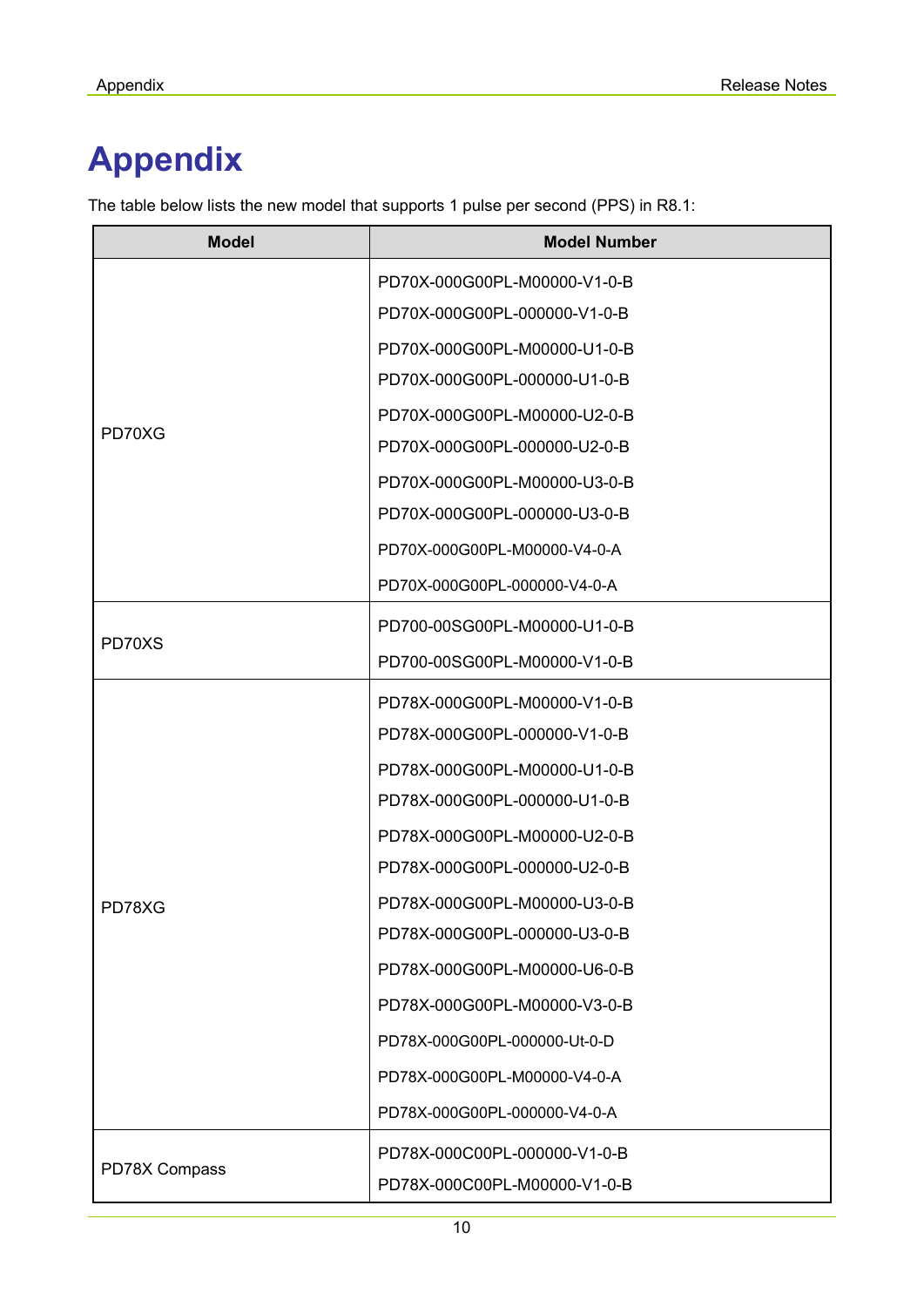| <b>Model</b> | <b>Model Number</b>          |
|--------------|------------------------------|
|              | PD78X-000C00PL-M00000-U1-0-B |
|              | PD78X-000C00PL-000000-U1-0-B |
|              | PD78X-000C00PL-M00000-U5-0-F |
|              | PD78X-000C00PL-M00000-U3-0-B |
|              | PD78X-000C00PL-000000-U3-0-B |
|              | PD75X-000G00PL-000000-U1-0-B |
|              | PD75X-000G00PL-M00000-U1-0-B |
|              | PD75X-000G00PL-000000-U2-0-B |
| PD75XG       | PD75X-000G00PL-M00000-U2-0-B |
|              | PD75X-000G00PL-000000-V1-0-B |
|              | PD75X-000G00PL-M00000-V1-0-B |
|              | PD88X-000G00PL-000000-U1-0-B |
|              | PD88X-000G00PL-M00000-U1-0-B |
|              | PD88X-000G00PL-000000-V1-0-B |
|              | PD88X-000G00PL-M00000-V1-0-B |
| PD88XL       | PD88X-000C00PL-000000-U1-0-B |
|              | PD88X-000C00PL-M00000-U1-0-B |
|              | PD88X-000C00PL-000000-V1-0-B |
|              | PD88X-000C00PL-M00000-V1-0-B |
|              | MD78X-000G00P0-000000-V1-H-F |
|              | MD78X-000G00P0-000000-V1-L-F |
|              | MD78X-000G00P0-000000-V3-L-A |
|              | MD78X-000G00P0-000000-U1-H-L |
|              | MD78X-000G00P0-000000-U1-L-L |
| MD78XG       | MD78X-000G00P0-000000-U2-H-L |
|              | MD78X-000G00P0-000000-U2-L-L |
|              | MD78X-000G00P0-000000-U3-H-L |
|              | MD78X-000G00P0-000000-U3-L-L |
|              | MD78X-000G00P0-000000-U6-H-K |
|              | MD78X-000G00P0-000000-U6-L-K |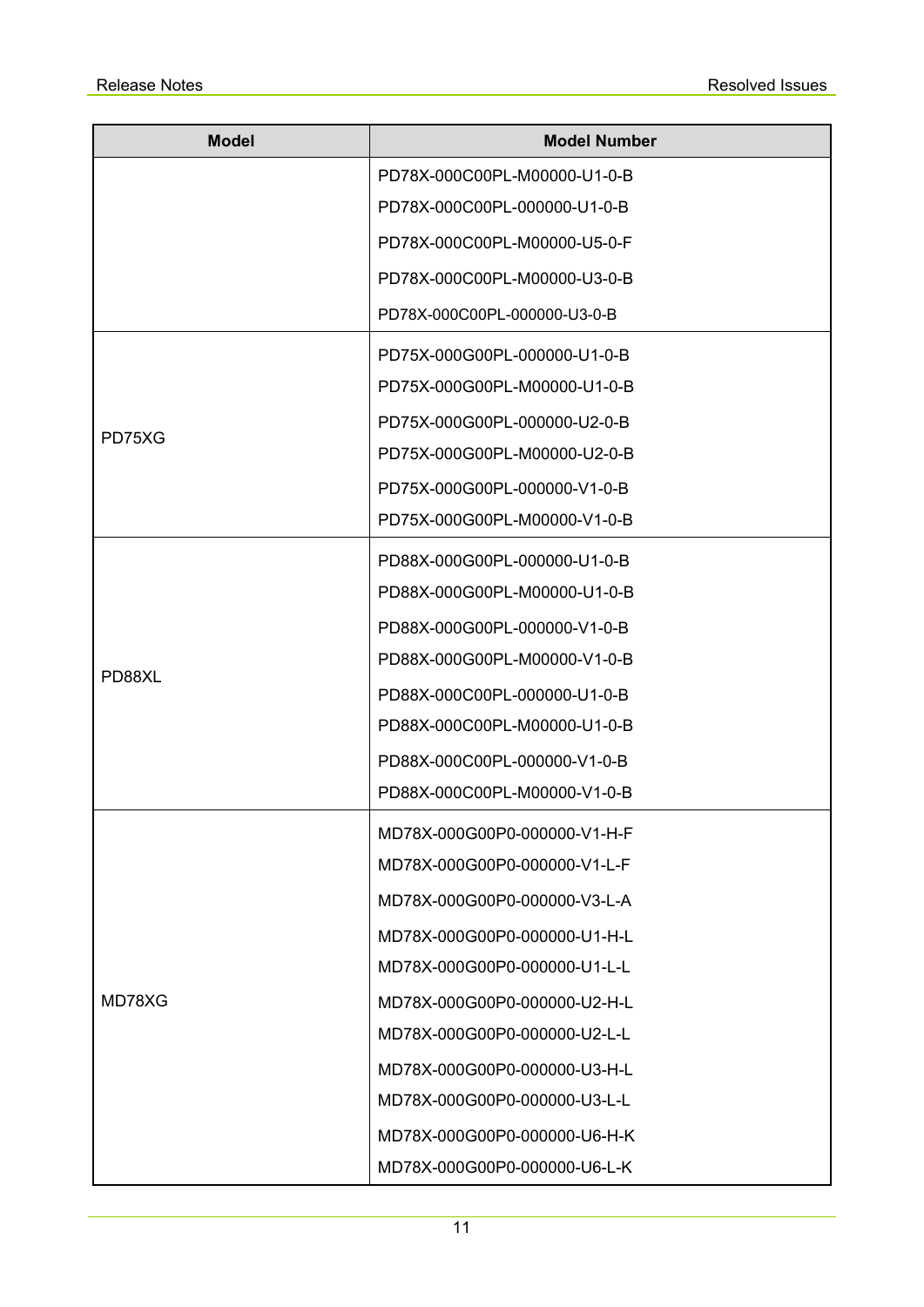| <b>Model</b>    | <b>Model Number</b>          |
|-----------------|------------------------------|
|                 | MD78X-000G00P0-000000-U7-H-L |
|                 | MD78X-000G00P0-000000-V1-A-F |
|                 | MD78X-000G00P0-000000-U6-L-L |
|                 | MD78X-000G00P0-000000-U6-H-L |
|                 | MD78X-000G00P0-000000-Ut-L-L |
|                 | MD78X-000G00P0-000000-Ut-H-L |
|                 | MD78X-000C00P0-000000-U3-L-K |
|                 | MD78X-000C00P0-000000-V1-L-F |
|                 | MD78X-000C00P0-000000-V1-A-F |
|                 | MD78X-000C00P0-000000-V1-H-F |
| MD78X Compass   | MD78X-000C00P0-000000-U1-L-K |
|                 | MD78X-000C00P0-000000-U1-L-L |
|                 | MD78X-000C00P0-000000-U1-H-L |
|                 | MD78X-000C00P0-000000-U3-L-L |
|                 | MD78X-000C00P0-000000-U3-H-L |
|                 | MD78X-000G00PD-000000-V1-H-B |
|                 | MD78X-000G00PD-000000-V1-L-B |
| MD78XG_D        | MD78X-000G00PD-000000-U3-H-A |
|                 | MD78X-000G00PD-000000-U3-L-A |
|                 | MD65X-000G00P0-000000-V1-A-A |
| MD65XG          | MD65X-000G00P0-000000-U1-A-C |
|                 | MD65X-000G00P0-000000-U2-A-C |
|                 | X1e0X-000G00P0-MB0000-U1-0-F |
|                 | X1e0X-000G00P0-MB0000-U2-0-F |
|                 | X1e0X-000G00P0-MB0000-U3-0-F |
| X <sub>1e</sub> | X1e0X-000G00P0-MB0000-U6-0-F |
|                 | X1e0X-000G00P0-MB0000-V1-0-H |
|                 | X1e0X-000G00P0-MB0000-U1-0-G |
|                 | X1e0X-000G00P0-MB0000-U2-0-G |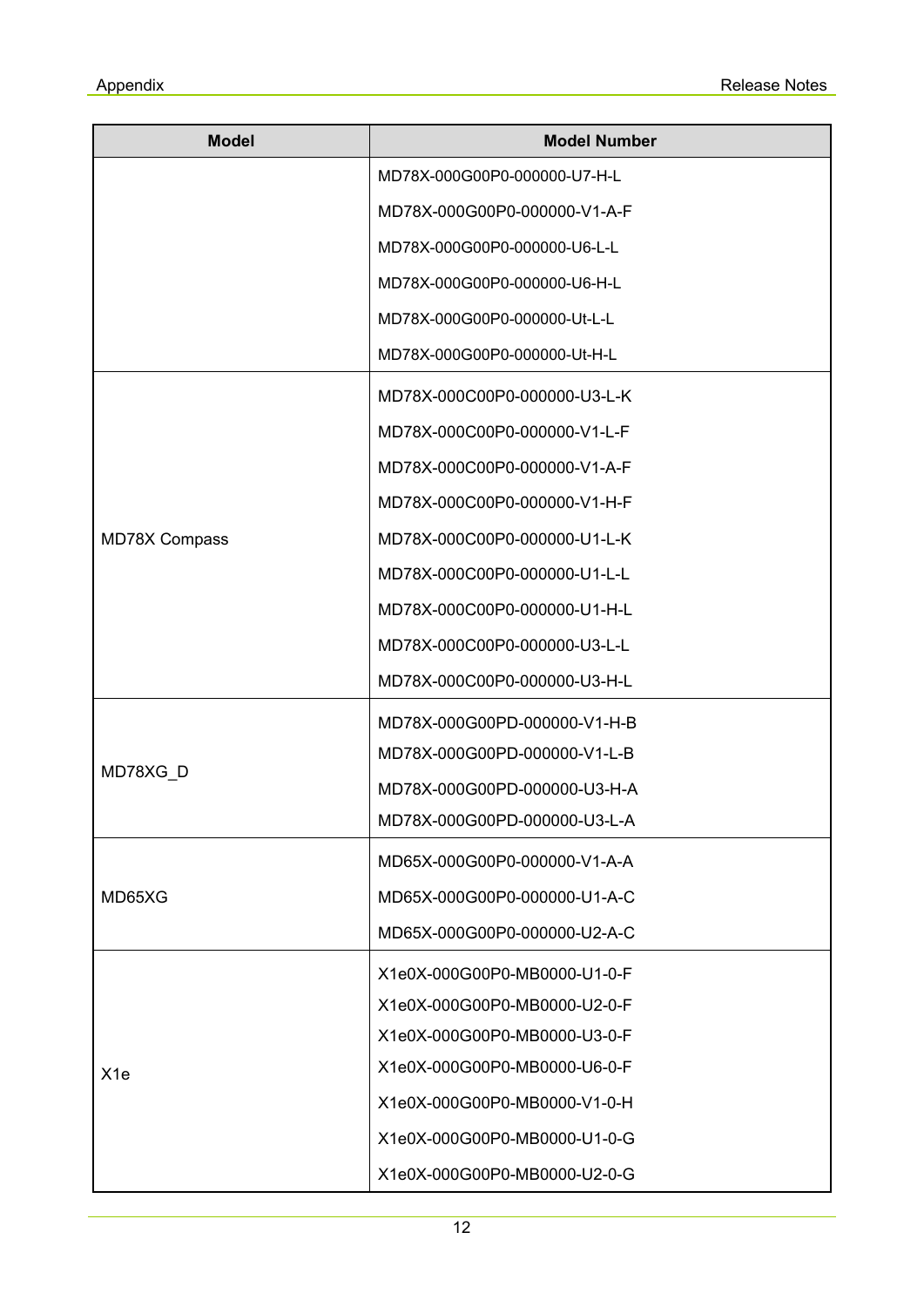| <b>Model</b>     | <b>Model Number</b>          |
|------------------|------------------------------|
|                  | X1e0X-000G00P0-MB0000-U3-0-G |
|                  | X1e0X-000G00P0-MB0000-U6-0-G |
|                  | X1e0X-000C00P0-MB0000-U1-0-G |
|                  | X1e0X-000C00P0-MB0000-U3-0-G |
|                  | X1e0X-000C00P0-MB0000-V1-0-H |
| X <sub>1</sub> p | X1p0X-000G00P0-MB0000-U1-0-F |
|                  | X1p0X-000G00P0-MB0000-U2-0-F |
|                  | X1p0X-000G00P0-MB0000-U3-0-F |
|                  | X1p0X-000G00P0-MB0000-U6-0-F |
|                  | X1p0X-000G00P0-MB0000-V1-0-H |
|                  | X1p0X-000G00P0-MB0000-U1-0-G |
|                  | X1p0X-000G00P0-MB0000-U2-0-G |
|                  | X1p0X-000G00P0-MB0000-U3-0-G |
|                  | X1p0X-000G00P0-MB0000-U6-0-G |
|                  | X1p0X-000G00PE-MB0000-V1-0-K |
|                  | X1p0X-000G00PE-MB0000-U1-0-K |
|                  | X1p0X-000G00PE-MB0000-U3-0-K |
|                  | X1p0X-000C00P0-MB0000-U1-0-G |
|                  | X1p0X-000C00P0-MB0000-U3-0-G |
|                  | X1p0X-000C00P0-MB0000-V1-0-H |
|                  | X1p0X-000C00P0-MB0000-V1-0-K |
|                  | X1p0X-000C00P0-MB0000-U1-0-K |
|                  | X1p0X-000C00P0-MB0000-U3-0-K |
|                  | X1p0X-000C00PE-MB0000-V1-0-K |
|                  | X1p0X-000C00PE-MB0000-U1-0-K |
|                  | X1p0X-000C00PE-MB0000-U3-0-K |
| PD60XG           | PD60X-000G00P0-M00000-Um-0-C |
|                  | PD60X-000G00P0-N00000-Um-0-C |
|                  | PD60X-000G00P0-100000-Um-0-C |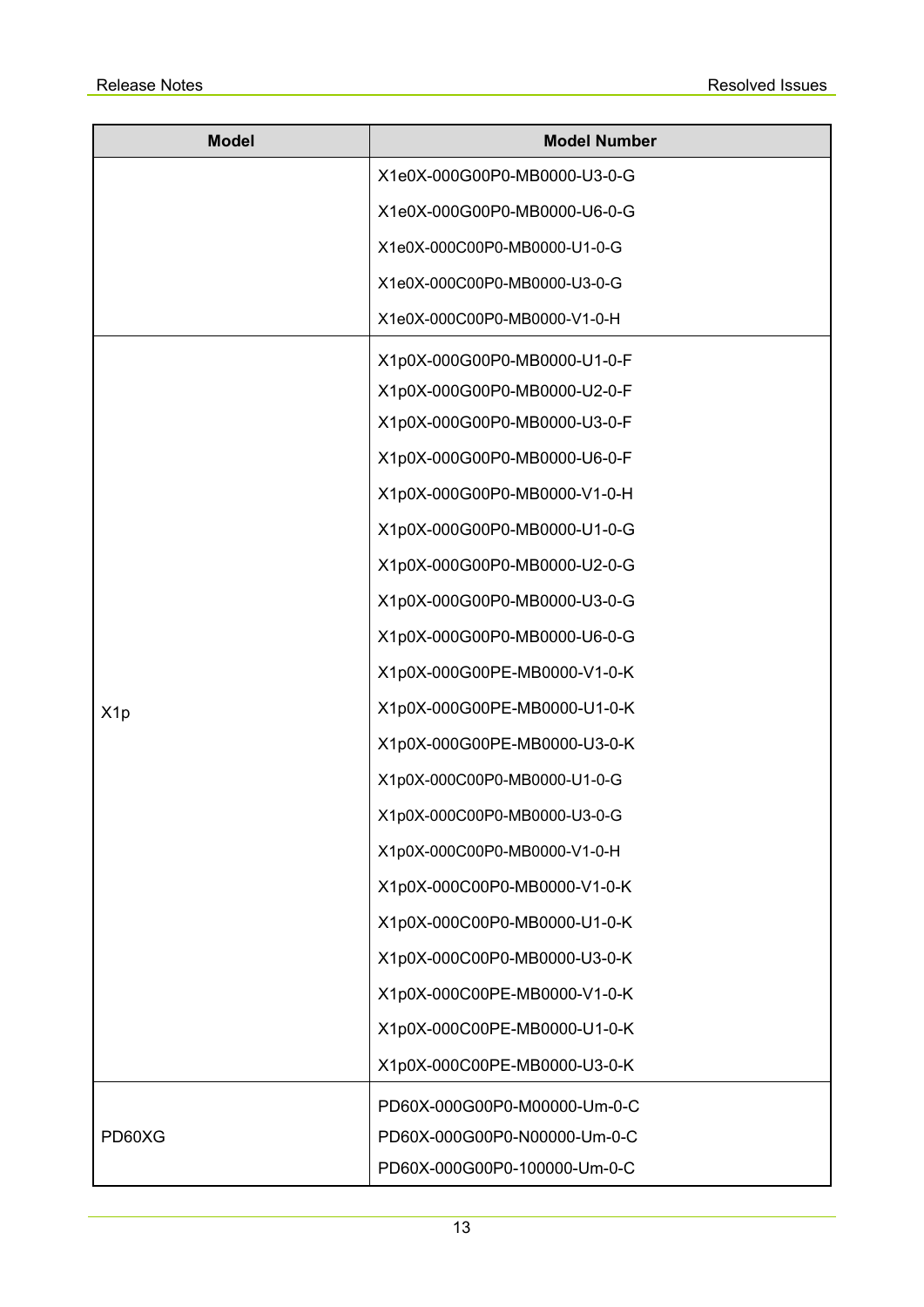| <b>Model</b>       | <b>Model Number</b>          |
|--------------------|------------------------------|
|                    | PD60X-000G00P0-M00000-V1-0-A |
|                    | PD60X-000G00P0-N00000-V1-0-A |
|                    | PD60X-000G00P0-100000-V1-0-A |
|                    | PD60X-000G00P0-N00000-U2-0-C |
|                    | PD60X-000G00P0-100000-U2-0-C |
|                    | PD68X-000G00P0-N00000-Um-0-A |
|                    | PD68X-000G00P0-100000-Um-0-A |
|                    | PD68X-000G00P0-N00000-U1-0-A |
| PD68XG             | PD68X-000G00P0-100000-U1-0-A |
|                    | PD68X-000G00P0-N00000-U2-0-A |
|                    | PD68X-000G00P0-100000-U2-0-A |
|                    | PD68X-000G00P0-N00000-V1-0-A |
|                    | PD68X-000G00P0-100000-V1-0-A |
|                    | PD66X-000G00P0-N00000-Um-0-A |
|                    | PD66X-000G00P0-100000-Um-0-A |
|                    | PD66X-000G00P0-N00000-U1-0-A |
|                    | PD66X-000G00P0-100000-U1-0-A |
|                    | PD66X-000G00P0-N00000-U2-0-A |
| PD66XG             | PD66X-000G00P0-100000-U2-0-A |
|                    | PD66X-000G00P0-N00000-V1-0-A |
|                    | PD66X-000G00P0-100000-V1-0-A |
|                    | PD66X-000G00P0-N00000-U1-0-C |
|                    | PD66X-000G00P0-100000-U1-0-C |
|                    | PD78X-000G00PE-M00000-U3-0-B |
| PD78XE             | PD78X-000C00PE-M00000-U3-0-B |
| <b>PD70X UL913</b> | PD70X-0U0G00PL-M00000-U1-0-B |
|                    | PD70X-0U0G00PL-000000-U1-0-B |
|                    | PD70X-0U0G00PL-M00000-V1-0-B |
|                    | PD70X-0U0G00PL-000000-V1-0-B |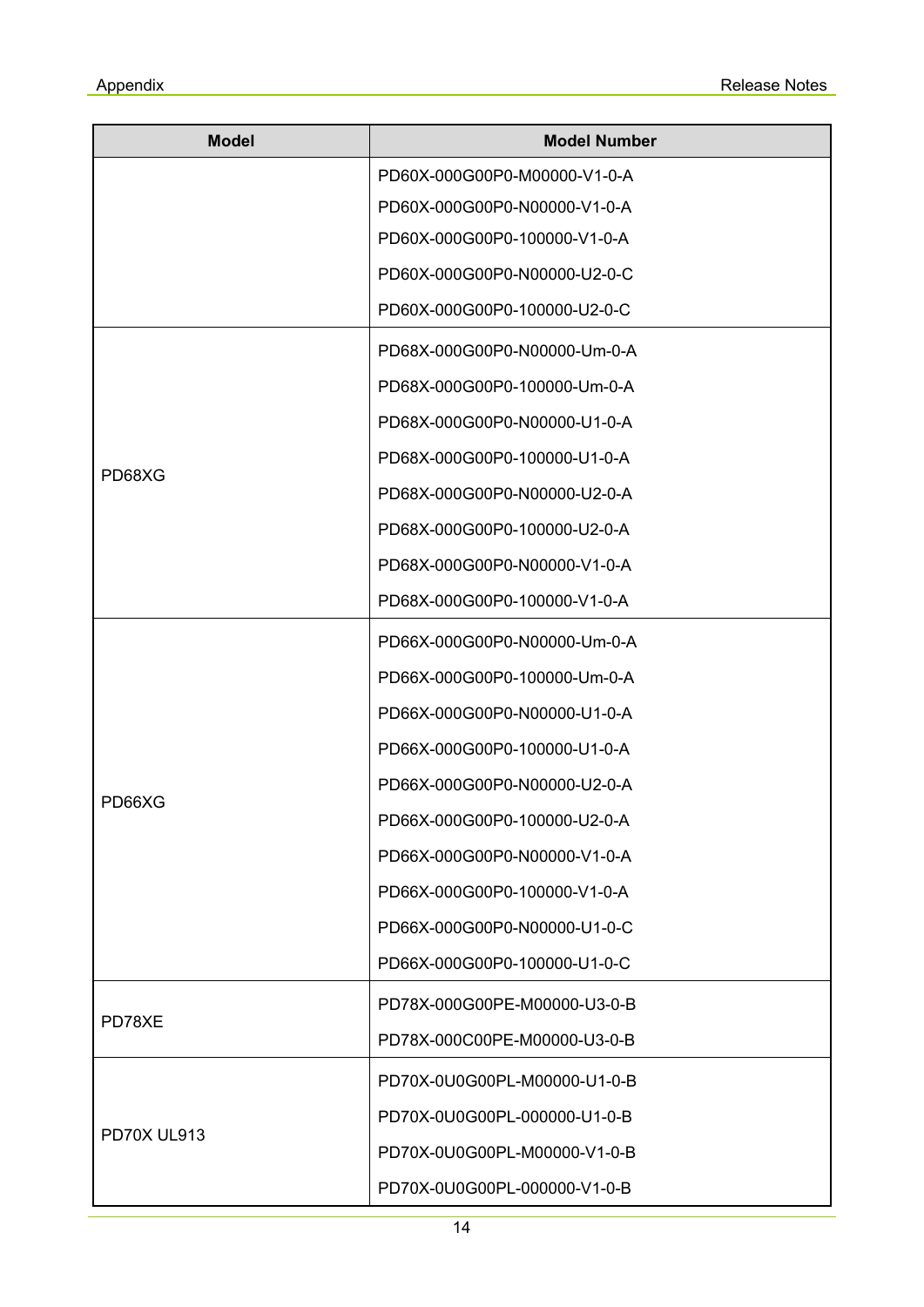| <b>Model</b>       | <b>Model Number</b>          |
|--------------------|------------------------------|
|                    | PD70X-0U0G00PL-000000-U2-0-B |
|                    | PD70X-0U0G00PL-M00000-U2-0-B |
| <b>PD78X UI913</b> | PD78X-0U0G00PL-M00000-U1-0-B |
|                    | PD78X-0U0G00PL-000000-U1-0-B |
|                    | PD78X-0U0G00PL-M00000-V1-0-B |
|                    | PD78X-0U0G00PL-000000-V1-0-B |
|                    | PD78X-0U0G00PL-000000-U2-0-B |
|                    | PD78X-0U0G00PL-M00000-U2-0-B |
|                    | PD78X-0U0G00PL-M00000-U3-0-B |
| X1p UL913          | X1p0X-0U0G00P0-MB0000-U1-0-G |
|                    | X1p0X-0U0G00P0-MB0000-V1-0-H |
|                    | X1p0X-0U0G00P0-MB0000-U2-0-G |
|                    | PD70X-0E0G00P0-M00000-V1-0-D |
| PD70X Ex           | PD70X-0E0G00P0-M00000-U1-0-N |
|                    | PD70X-0E0G00P0-M00000-U3-0-N |
|                    | PD78X-0E0G00P0-M00000-V1-0-D |
|                    | PD78X-0E0G00P0-M00000-U1-0-N |
| PD78X Ex           | PD78X-0E0G00P0-M00000-U3-0-N |
|                    | PD780-0E0C00P0-M00000-U3-0-N |
|                    | PD98X-000G00PD-MB0000-Ux-0-D |
|                    | PD98X-000G00PD-MB0000-U3-0-D |
|                    | PD98X-000G00PD-MB0000-U1-0-D |
|                    | PD98X-000C00PD-MB0000-Ux-0-D |
| PD98X              | PD98X-000C00PD-MB0000-U1-0-D |
|                    | PD98X-000C00PD-MB0000-U3-0-D |
|                    | PD980-000C00PD-MB0000-Ux-0-F |
|                    | PD980-000C00PD-MB0000-U1-0-F |
|                    | PD980-000C00PD-MB0000-U3-0-F |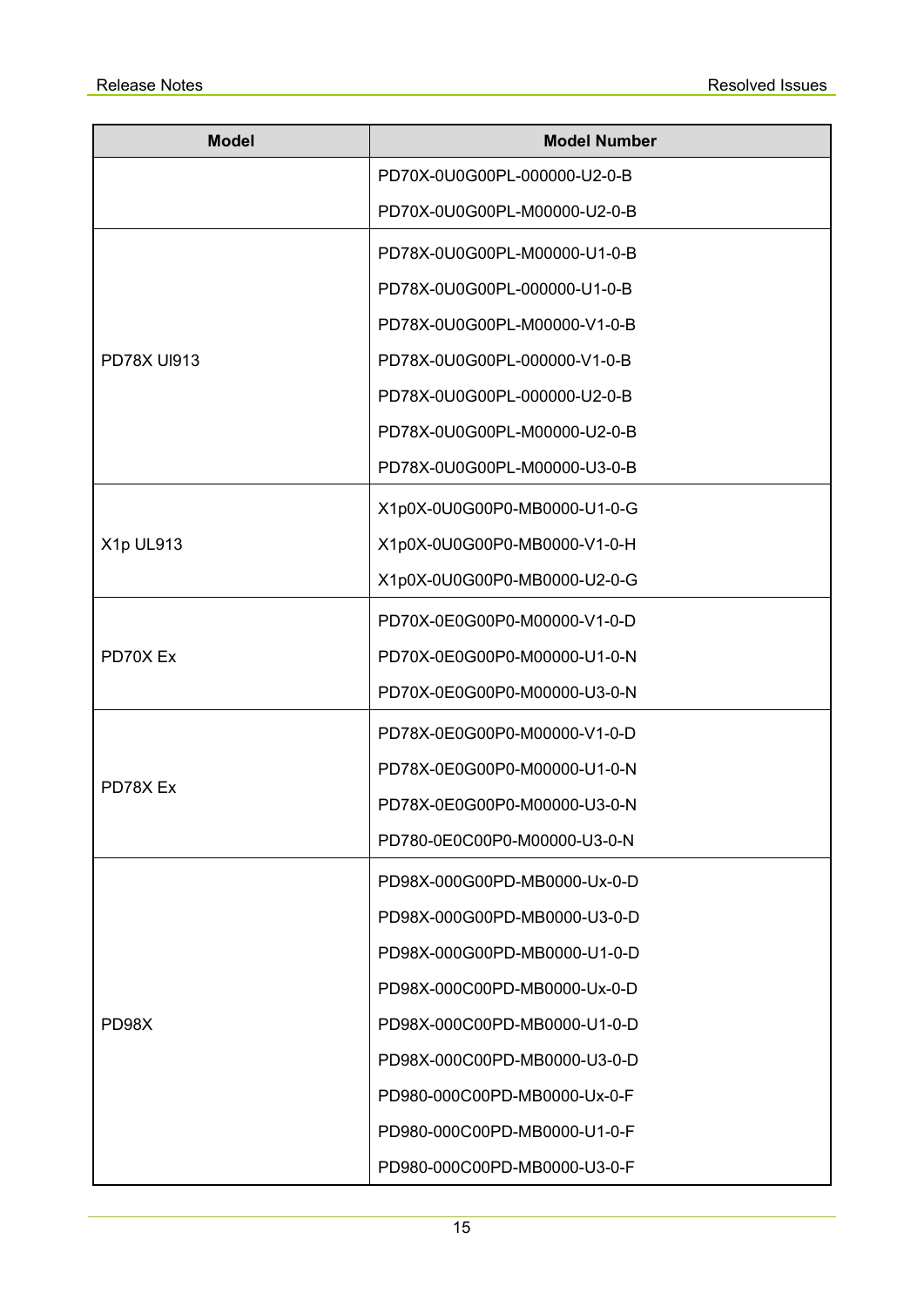| <b>Model</b> | <b>Model Number</b>          |
|--------------|------------------------------|
|              | PD980-000G00PD-MB0000-V1-0-A |
|              | PD980-000R00PD-MB0000-V1-0-A |
|              | PD980-000C00PD-MB0000-V1-0-A |